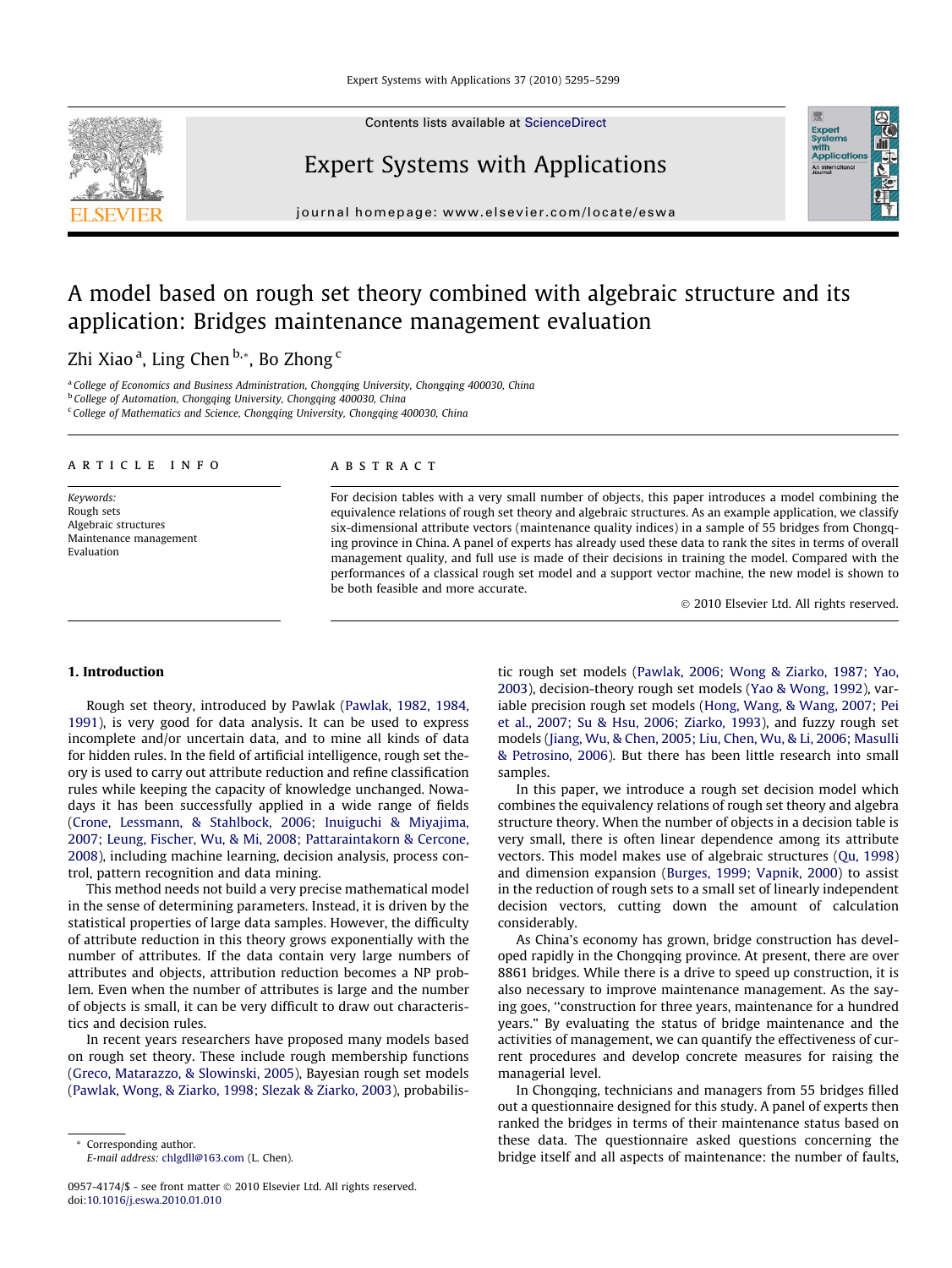their positions, operating expenses, mean daily vehicle flow, bridge age, and so on. At present, maintenance evaluations of all bridges in this study are carried out by the Chengtou Bridge Management Company, following a common procedure developed at Chongqing University. The results of the questionnaire and expert evaluation were recorded in a database.

We wish to overcome the subjectivity of human judgment, yet make full use of the experts' knowledge by using artificial intelligence methods to draw effective rules from the database. Rough set theory has proven its ability to accommodate such inexactness of classification. However the number of bridges in the sample was rather small for most artificial intelligence methods. Thus, we first need to solve the problem of rough set classification in a comparatively narrow sample space.

The remaining sections of this paper are organized as follows. Section 2 introduces the new rough set model. Section [3](#page--1-0) describes the general problem of evaluating bridge maintenance and management quality, and presents the index system for evaluations. Section [4](#page--1-0) describes our experimental design for data collection and performance comparison. Section [5](#page--1-0) concludes the paper and suggests directions for future work.

#### 2. A new rough set model combined with algebra structure theory

#### 2.1. Linear independence and algebraic mapping

Definition 1 ([Hu, 1993; Ruan, 1998](#page--1-0)). A maximal linearly independent vector set is one which will no longer be linearly independent if any new vector is added to the set. A given vector space contains infinitely many maximal linearly independent vector sets.

It is important to note that the maximal linearly independent vector sets of a vector space are equivalent to each other; that is, any vector in the vector space can be expressed in terms of any of the maximal linearly independent vector sets.

Theorem 1 [\(Qu, 1998\)](#page--1-0). Consider two similar algebraic systems  $V_1 = \langle A, *, \Delta, k \rangle, V_2 = \langle B, \circ, \bar{\Delta}, \bar{k} \rangle$ , where  $\cdot^*$  and  $\cdot^*$  are binary operators, ' $\varDelta$ ' and ' $\bar{\varDelta}$ ' are monadic operators, and 'k' and 'k are zero operators. Let R be a binary relationship on  $V_1 \times V_2$  such that

$$
\langle a,b\rangle R\langle c,d\rangle \Longleftrightarrow a=c \quad \forall \langle a,b\rangle, \langle c,d\rangle \in A \times B. \tag{1}
$$

Then R is a coresidual relationship, and  $V_1$  will be an isomorphic mapping of  $V_1 \times V_2/R$ ; that is,  $V_1 \times V_2/R \cong V_1$ .

#### 2.2. The new model

The main idea behind our new model is combining rough sets with maximal linearly independent vector sets to reduce the attributes of a dataset. To mine decision rules from the reduced data, it applies algebraic structure theory to a dimension expansion of the attribute table.

Consider a decision table where A is the condition attributes set and D is the decision attributes set. The table can be defined by the following mapping:

$$
a_i = (a_{i1}, a_{i2}, \ldots, a_{ir}) \stackrel{f}{\leftrightarrow} [(a_{i1}, a_{i2}, \ldots, a_{ir}, d_{i1}, d_{i2}, \ldots, d_{il})] = [(a_i, d_i)](2)
$$
  

$$
\forall a_i \in A, \quad (a_i, d_i) \in A \times D, \quad [(a_i, d_i)] \in A \times D/R.
$$

If we define  $s_i = (a_{i1}, a_{i2}, \ldots, a_{ir}, d_{i1}, d_{i2}, \ldots, d_{il}) = (a_i, d_i) \in A \times D$ , then the above mapping (2) can be written as

$$
a_i \stackrel{f}{\leftrightarrow} [s_i], \quad \forall a_i \in A, \ [s_i] \in A \times D/R. \tag{3}
$$

Thus,  $[s_i]$  may be considered a dimension expansion on  $a_i$ .

Conclusion (1). According to Theorem 1, mapping (3) is isomorphic. That is, a random linear combination of  $a_i$  is unchanged in  $[s_i]$ .

2.3. Combining the rough sets model with an algebraic structure

$$
A = \begin{pmatrix} a_{11} & a_{12} & \dots & a_{1r} \\ a_{21} & a_{22} & \dots & a_{2r} \\ \dots & \dots & \dots & \dots \\ a_{t1} & a_{t2} & \dots & a_{tr} \end{pmatrix}.
$$
 (4)

Consider a decision table condition set A, where  $a_{ij}$ ( $i = 1, 2, \ldots, t; j = 1, 2, \ldots, r$ ) are the values of condition attributes *j* giving rise to decision attribute  $d_i$  for object *i*. Then the decision table itself could be expressed as

$$
A = \begin{pmatrix} a_{11} & a_{12} & \dots & a_{1r} & d_1 \\ a_{21} & a_{22} & \dots & a_{2r} & d_2 \\ \dots & \dots & \dots & \dots \\ a_{t1} & a_{t2} & \dots & a_{tr} & d_t \end{pmatrix} \rightarrow \begin{pmatrix} U_1 \\ U_2 \\ \dots \\ U_t \end{pmatrix}
$$
 (5)

We can build a binary relationship  $R = U_iRU_i \Longleftrightarrow a_i = a_i$ , where the equivalence is between rows of matrix (4).

According to Theorem 1, R is a kind of coresidual relationship. Objects in the decision table can be classified using *, so that*  $|U_i|$  represents one of the classifications as noted below.

$$
[U_i] = [(a_{i1}, a_{i2}, \dots, a_{ir}, d_i)] \quad (i = 1, 2, \dots, l). \tag{6}
$$

The number of objects in the decision table is given by l.

Our first goal is to find a maximal linearly independent vector set of the vector space  $a_i$ , which will be denoted  $\sigma_i$ ,  $(i =$  $1, 2, \ldots, m$ ). Considering the characteristics of a maximal linearly independent vector set,  $m$  cannot be larger than the number of condition attributes.

When a vector of condition attributes  $\tilde{\alpha}_i$  is expressed as a linear combination of the basis  $\sigma_i$ ,  $(i = 1, 2, \ldots, m)$ , the decision attribute value corresponding to  $a_i$  also transforms. This relationship is expressed in formula (7) below. The function  $f(\beta)$ , where  $\beta$  is any vector, stands for the value of the decision attribute corresponding to a<sub>i</sub>

$$
f(\beta) = \begin{cases} k_1 d_1 + k_2 d_2 + \dots + k_m d_m, & \text{when } \beta = k_1 \sigma_1 + k_2 \sigma_2 + \dots + k_m \sigma_m, \\ d_s, & \text{when } ||\beta - \sigma_s|| = \min_{1 \le i \le m} (||\beta - \sigma_i||), \end{cases}
$$
(7)

 $k_1, k_2, \ldots, k_m$  are linear coefficients.

#### 2.4. Building the model

For clarity, we introduce the model by detailing each step.

- Step 1. There are  $n$  objects in a decision table (that is, the universe  $U = \{u_1, \ldots, u_n\}$ . There are *m* condition attributes and *l* decision attributes, denoted  $\{p_1, p_2, \ldots, p_m\}$  and  ${q_1, q_2, \ldots, q_l}$  respectively.
- Step 2. We create the binary relationship  $R = U_i R U_i \Longleftrightarrow t_i = t_i$ , where  $t_i$  is a vector of condition attributes:  $t_i = (p_{i1}, p_{i2}, \dots, p_{im}), i = 1, 2, \dots, n$ . Given a vector of decision attributes  $d_i = (q_{i1}, q_{i2}, \dots, q_{i_l})$ , we have  $u_i = (p_{i1}, p_{i2}, \ldots, p_{im}, q_{i1}, q_{i2}, \ldots, q_{il}) = (t_i, d_i) \in T \times D.$
- Step 3. Find a maximal linearly independent vector set, denoted  $t_1, t_2, \ldots, t_r$ , spanning the condition attribute vector set.  $t_i = (p_{i1}, p_{i2}, \ldots, p_{ir})(i = 1, 2, \ldots, n)$  Note that r is no larger than either *n* or *m*; that is,  $r \leq \min\{n, m\}$ .
- Step 4. Build an isomorphic mapping  $t_i \leftrightarrow [u_i], \forall t_i \in T, [u_i] \in$  $T \times D/R$ . Here  $u_i$  describes the value of the ith object, and  $[u_i]$  stands for the classification corresponding to  $t_i$ .